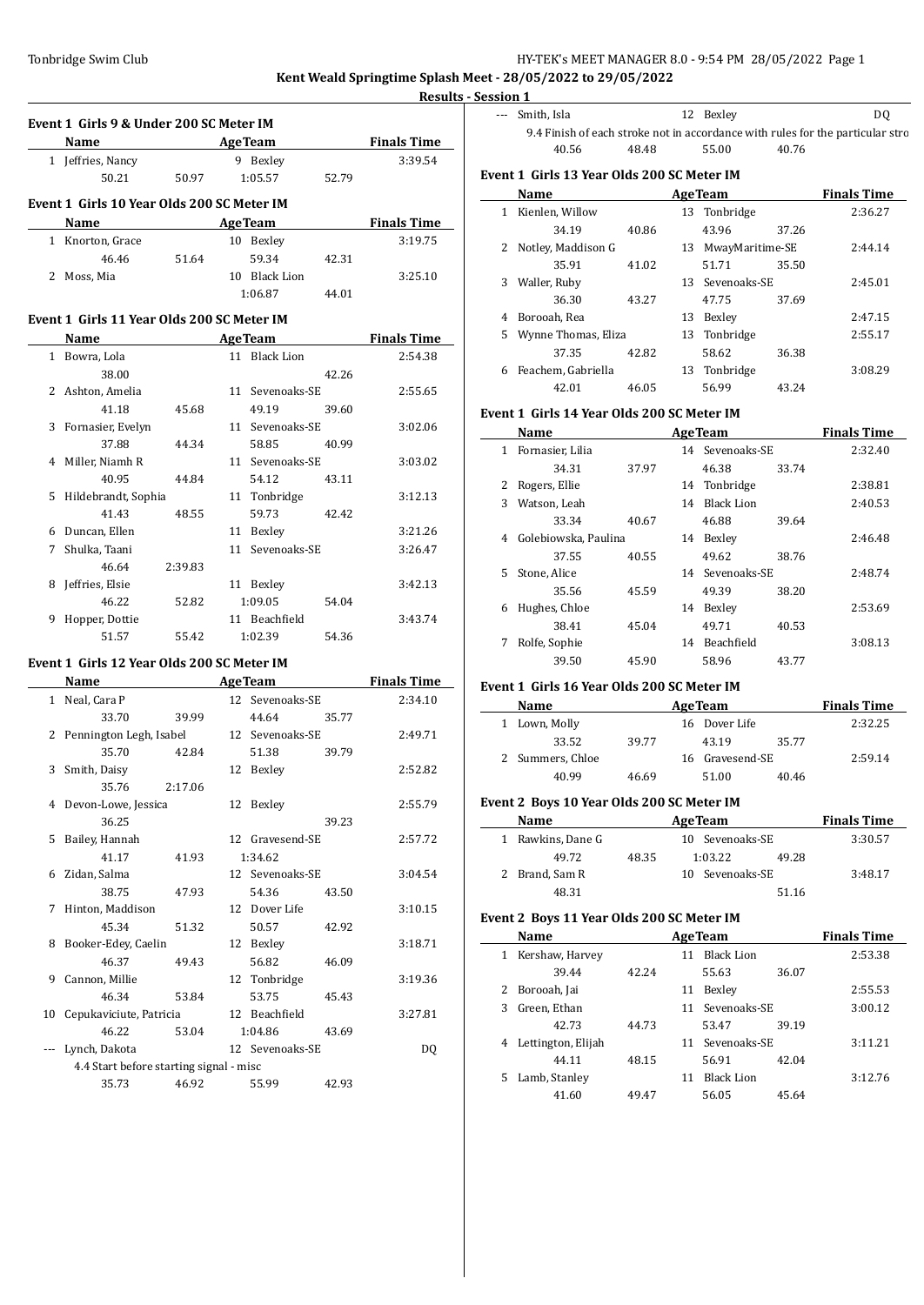**Kent Weald Springtime Splash Meet - 28/05/2022 to 29/05/2022**

 $\overline{\phantom{a}}$ 

 $\frac{1}{2}$ 

| (Event 2 Boys 11 Year Olds 200 SC Meter IM) |                  |         |                  |       |                    |  |  |
|---------------------------------------------|------------------|---------|------------------|-------|--------------------|--|--|
|                                             | Name             |         | <b>AgeTeam</b>   |       | <b>Finals Time</b> |  |  |
| 6                                           | Platts, Ashton   |         | 11 Dover Life    |       | 3:17.10            |  |  |
|                                             | 44.24            | 49.54   | 59.17            | 44.15 |                    |  |  |
|                                             | Anderson, Archie |         | Beachfield<br>11 |       | 3:24.85            |  |  |
|                                             |                  |         | 1:41.78          |       |                    |  |  |
| 8                                           | Goodyear, Max    |         | Beachfield<br>11 |       | 3:33.00            |  |  |
|                                             | 46.11            | 2:46.89 |                  |       |                    |  |  |

## **Event 2 Boys 12 Year Olds 200 SC Meter IM**

|    | Name                |       |    | <b>AgeTeam</b>  |       | <b>Finals Time</b> |
|----|---------------------|-------|----|-----------------|-------|--------------------|
| 1. | Ellershaw, Thomas   |       |    | 12 Sevenoaks-SE |       | 2:48.09            |
|    | 38.60               |       |    |                 | 40.68 |                    |
| 2  | Beckwith, Oliver    |       | 12 | MwayMaritime-SE |       | 2:53.67            |
|    | 36.64               | 45.87 |    | 56.74           | 34.42 |                    |
| 3  | Moss, Seth          |       |    | 12 Black Lion   |       | 2:59.78            |
|    | 39.82               | 45.04 |    | 56.63           | 38.29 |                    |
| 4  | Dunstan, Charles    |       |    | 12 Tonbridge    |       | 3:01.03            |
|    | 38.02               | 46.13 |    | 56.85           | 40.03 |                    |
| 5. | Luciani, Gianfranco |       |    | 12 Black Lion   |       | 3:01.92            |
|    | 39.88               | 48.65 |    | 52.46           | 40.93 |                    |
| 6  | Dimitrov, Alexander |       | 12 | Bexley          |       | 3:01.96            |
|    | 40.85               | 45.50 |    | 55.92           | 39.69 |                    |

## **Event 2 Boys 13 Year Olds 200 SC Meter IM**

|    | Name              |         |     | <b>AgeTeam</b>    |       | <b>Finals Time</b> |
|----|-------------------|---------|-----|-------------------|-------|--------------------|
| 1  | Green, Aaron      |         | 13. | Sevenoaks-SE      |       | 2:35.54            |
|    | 33.59             | 41.89   |     | 46.33             | 33.73 |                    |
| 2  | Holden, William   |         | 13  | Bexley            |       | 2:41.30            |
|    | 36.36             | 42.67   |     | 43.74             | 38.53 |                    |
| 3  | Isyarlar, Jack    |         | 13  | <b>Black Lion</b> |       | 2:46.01            |
|    | 34.36             | 39.97   |     | 53.99             | 37.69 |                    |
| 4  | Hubbard, Soul     |         | 13  | Dover Life        |       | 2:59.71            |
|    | 38.78             | 46.88   |     | 54.49             | 39.56 |                    |
| 5. | Southwell, Nathan |         | 13  | Sevenoaks-SE      |       | 3:10.59            |
|    | 43.44             | 2.27.15 |     |                   |       |                    |

## **Event 2 Boys 14 Year Olds 200 SC Meter IM**

|   | Name                    |       |    | <b>AgeTeam</b>     |       | <b>Finals Time</b> |
|---|-------------------------|-------|----|--------------------|-------|--------------------|
| 1 | Armada Bennett, Aubry D |       |    | 14 Sevenoaks-SE    |       | 2:30.70            |
|   | 31.41                   | 39.17 |    | 43.13              | 36.99 |                    |
|   | Hopkins, Haidn          |       | 14 | Beachfield         |       | 2:40.18            |
|   | 34.70                   | 40.45 |    | 48.15              | 36.88 |                    |
| 3 | Williams, Sonny J       |       |    | 14 MwayMaritime-SE |       | 2:40.60            |
|   | 33.71                   | 40.00 |    | 46.36              | 40.53 |                    |
| 4 | Thornton, Cameron       |       | 14 | Bexley             |       | 2:41.72            |
|   | 36.84                   | 39.80 |    | 48.49              | 36.59 |                    |
|   |                         |       |    |                    |       |                    |

## **Event 2 Boys 15 Year Olds 200 SC Meter IM**

| <b>Name</b>       |       |    | <b>AgeTeam</b>  |       | <b>Finals Time</b> |
|-------------------|-------|----|-----------------|-------|--------------------|
| 1 Argirov, Martin |       |    | 15 Sevenoaks-SE |       | 2:32.91            |
| 32.41             | 37.26 |    | 48.41           | 34.83 |                    |
| 2 Harlow, Jake    |       | 15 | Black Lion      |       | 3:07.01            |
| 36.18             | 47.53 |    | 52.87           | 50.43 |                    |

## **Event 3 Girls 9 & Under 100 SC Meter Freestyle**

| Name            |       | <b>AgeTeam</b>    | <b>Finals Time</b> |
|-----------------|-------|-------------------|--------------------|
| 1 Soares, Rosie |       | 9 MwayMaritime-SE | 1:22.02            |
| 38.17           | 43.85 |                   |                    |

| <b>Results - Session 1</b> |    |                        |       |   |              |         |
|----------------------------|----|------------------------|-------|---|--------------|---------|
|                            |    | 2 Jeffries, Nancy      |       | 9 | Bexley       | 1:34.42 |
| `ime                       |    | 43.51                  | 50.91 |   |              |         |
| 7.10                       |    | 3 Heselden, Isabella M |       | 9 | Sevenoaks-SE | 1:37.05 |
|                            | 4  | Marriott, Sophia       |       | 9 | Sevenoaks-SE | 1:37.20 |
| 4.85                       |    | 44.13                  | 53.07 |   |              |         |
|                            | 5. | Jemmott, Kasumi        |       | 9 | Bexley       | 1:45.23 |
| 3.00                       | 6  | Blackwell, Freya       |       | 9 | Dover Life   | 1:51.02 |
|                            |    | 53.62                  | 57.40 |   |              |         |
|                            | 7  | Hillcock, Evie         |       | 9 | Bexley       | 1:53.58 |
| ے ممت                      | 8  | Sherry, Annie          |       | 9 | Bexley       | 1:55.50 |
|                            |    |                        |       |   |              |         |

## **Event 3 Girls 10 Year Olds 100 SC Meter Freestyle**

|    | Name              |       |    | <b>AgeTeam</b>    | <b>Finals Time</b> |
|----|-------------------|-------|----|-------------------|--------------------|
| 1  | Savage, Isabelle  |       | 10 | <b>Sheerness</b>  | 1:15.49            |
| 2  | Tse, Cheryl       |       | 10 | Tonbridge         | 1:16.70            |
|    | 36.90             | 39.80 |    |                   |                    |
| 3  | Thomas, Tyla-Jade |       | 10 | Gravesend-SE      | 1:18.04            |
|    | 36.10             | 41.94 |    |                   |                    |
| 4  | Nicholas, Verity  |       | 10 | Dover Life        | 1:20.03            |
|    | 37.72             | 42.31 |    |                   |                    |
| 5. | Vermeulen, Inneke |       | 10 | Tonbridge         | 1:23.01            |
| 6  | Moss, Mia         |       | 10 | <b>Black Lion</b> | 1:25.72            |
|    | 40.91             | 44.81 |    |                   |                    |
| 7  | Balmer, Maia R    |       | 10 | Sevenoaks-SE      | 1:36.41            |
| 8  | Williams, Annie   |       | 10 | Bexley            | 1:39.03            |
|    | 47.75             | 51.28 |    |                   |                    |

## **Event 3 Girls 11 Year Olds 100 SC Meter Freestyle**

|              | Name                |       |    | <b>AgeTeam</b>    | <b>Finals Time</b> |
|--------------|---------------------|-------|----|-------------------|--------------------|
| $\mathbf{1}$ | Evans, Jessica      |       |    | 11 Tonbridge      | 1:08.96            |
|              | 32.55               | 36.41 |    |                   |                    |
| 2            | Hollands, Ella      |       | 11 | Tonbridge         | 1:09.28            |
| 3            | Post, Ellie         |       | 11 | <b>Black Lion</b> | 1:13.20            |
| 4            | Bowra, Lola         |       | 11 | <b>Black Lion</b> | 1:13.38            |
|              | 35.86               | 37.52 |    |                   |                    |
| $*5$         | Bourner, Lola       |       |    | 11 Black Lion     | 1:14.42            |
|              | 35.62               | 38.80 |    |                   |                    |
| $*5$         | Hynes, Penelope     |       | 11 | Bexley            | 1:14.42            |
|              | 35.60               | 38.82 |    |                   |                    |
| 7            | Fornasier, Evelyn   |       |    | 11 Sevenoaks-SE   | 1:16.82            |
|              | 36.68               | 40.14 |    |                   |                    |
| 8            | Tovey, Bronwyn      |       | 11 | Sevenoaks-SE      | 1:17.64            |
|              | 36.88               | 40.76 |    |                   |                    |
| 9            | Law, Alice          |       | 11 | Tonbridge         | 1:21.86            |
|              | 40.39               | 41.47 |    |                   |                    |
| 10           | Southwell, Cerys    |       | 11 | Sevenoaks-SE      | 1:23.98            |
|              | 39.57               | 44.41 |    |                   |                    |
| 11           | Cook, Ava           |       | 11 | Dover Life        | 1:24.38            |
|              | 39.87               | 44.51 |    |                   |                    |
| 12           | Yedupati, Ishitha   |       | 11 | Tonbridge         | 1:24.96            |
|              | 39.58               | 45.38 |    |                   |                    |
| 13           | Fisher, Amelia      |       | 11 | Tonbridge         | 1:25.17            |
|              | 40.71               | 44.46 |    |                   |                    |
|              | 14 Daniel, Isobel M |       | 11 | Sevenoaks-SE      | 1:27.68            |
|              | 41.10               | 46.58 |    |                   |                    |
| 15           | Shulka, Taani       |       | 11 | Sevenoaks-SE      | 1:28.96            |
|              | 42.12               | 46.84 |    |                   |                    |
|              | 16 Shah, Anushka    |       | 11 | <b>Black Lion</b> | 1:36.47            |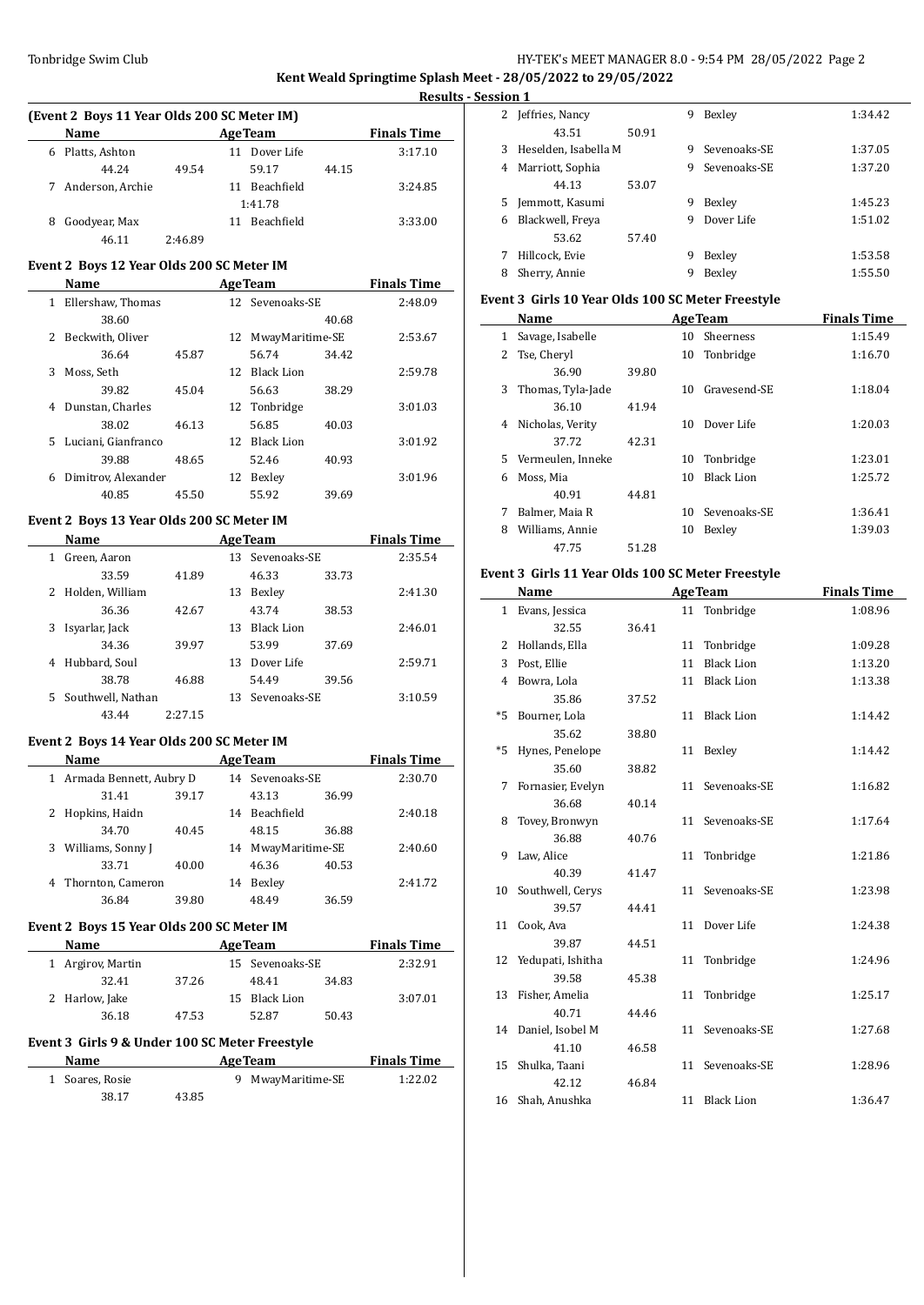**Kent Weald Springtime Splash Meet - 28/05/2022 to 29/05/2022**

| (Event 3 Girls 11 Year Olds 100 SC Meter Freestyle) |                                                   |                |    |                   |                    |  |  |
|-----------------------------------------------------|---------------------------------------------------|----------------|----|-------------------|--------------------|--|--|
|                                                     | Name                                              | <b>AgeTeam</b> |    |                   | <b>Finals Time</b> |  |  |
| 17                                                  | Xavier, Abhi                                      |                |    | 11 Black Lion     | 1:42.50            |  |  |
|                                                     | 47.07                                             | 55.43          |    |                   |                    |  |  |
|                                                     | Event 3 Girls 12 Year Olds 100 SC Meter Freestyle |                |    |                   |                    |  |  |
|                                                     | Name                                              |                |    | <b>AgeTeam</b>    | <b>Finals Time</b> |  |  |
|                                                     | 1 Fosh, Abi                                       |                | 12 | Bexley            | 1:05.26            |  |  |
|                                                     | 31.00                                             | 34.26          |    |                   |                    |  |  |
| 2                                                   | Neal, Cara P                                      |                |    | 12 Sevenoaks-SE   | 1:05.67            |  |  |
| 3                                                   | Marshall, Emily                                   |                | 12 | MwayMaritime-SE   | 1:09.16            |  |  |
|                                                     | 32.81                                             | 36.35          |    |                   |                    |  |  |
|                                                     | 4 Ward, Sophie                                    |                | 12 | Bexley            | 1:09.34            |  |  |
|                                                     | 32.92                                             | 36.42          |    |                   |                    |  |  |
| 5                                                   | Smith, Daisy                                      |                | 12 | Bexley            | 1:10.59            |  |  |
|                                                     | 34.18                                             | 36.41          |    |                   |                    |  |  |
| 6                                                   | Bailey, Hannah                                    |                | 12 | Gravesend-SE      | 1:12.53            |  |  |
|                                                     | 35.05                                             | 37.48          |    |                   |                    |  |  |
| 7                                                   | Abbott, Amelia                                    |                | 12 | Gravesend-SE      | 1:12.64            |  |  |
|                                                     | 34.39                                             | 38.25          |    |                   |                    |  |  |
| 8                                                   | Muszalska, Nicola                                 |                | 12 | Gravesend-SE      | 1:13.59            |  |  |
|                                                     | 35.28                                             | 38.31          |    |                   |                    |  |  |
| 9                                                   | Mugi, Sara W                                      |                |    | 12 Sevenoaks-SE   | 1:13.62            |  |  |
|                                                     | 35.86                                             | 37.76          |    |                   |                    |  |  |
| 10                                                  | Whiffin, Emma                                     |                | 12 | Bexley            | 1:13.91            |  |  |
|                                                     | 34.73                                             | 39.18          |    |                   |                    |  |  |
| 11                                                  | Mahoney, Isla                                     |                | 12 | Bexley            | 1:14.31            |  |  |
| 12                                                  | Cepukaviciute, Patricia                           |                | 12 | Beachfield        | 1:16.44            |  |  |
|                                                     | 35.86                                             | 40.58          |    |                   |                    |  |  |
| 13                                                  | Hinton, Maddison                                  |                | 12 | Dover Life        | 1:17.26            |  |  |
|                                                     | 38.20                                             | 39.06          |    |                   |                    |  |  |
| 14                                                  | Pople, Isabelle J                                 |                |    | 12 Sevenoaks-SE   | 1:18.40            |  |  |
| 15                                                  | Guppy, Eva                                        |                | 12 | Tonbridge         | 1:22.47            |  |  |
|                                                     | 38.21                                             | 44.26          |    |                   |                    |  |  |
| 16                                                  | Marshall-Wilson, Aurora                           |                | 12 | <b>Black Lion</b> | 1:27.85            |  |  |
|                                                     | 39.59                                             | 48.26          |    |                   |                    |  |  |
| 17                                                  | Taplin, Daisy                                     |                |    | 12 Sevenoaks-SE   | 1:28.41            |  |  |
|                                                     | 41.14                                             | 47.27          |    |                   |                    |  |  |
| $\overline{a}$                                      | Cook, Lily                                        |                | 12 | Tonbridge         | DQ                 |  |  |
|                                                     | 4.4 Start before starting signal                  |                |    |                   |                    |  |  |
|                                                     | 35.07                                             | 38.59          |    |                   |                    |  |  |
|                                                     | Event 3 Girls 13 Year Olds 100 SC Meter Freestyle |                |    |                   |                    |  |  |
|                                                     | <b>Name</b>                                       |                |    | <b>AgeTeam</b>    | <b>Finals Time</b> |  |  |

|              | Name                  |       |     | <b>AgeTeam</b>    | <b>Finals Time</b> |
|--------------|-----------------------|-------|-----|-------------------|--------------------|
| $\mathbf{1}$ | Holland, Summer       |       |     | 13 Sevenoaks-SE   | 1:04.81            |
|              | 31.42                 | 33.39 |     |                   |                    |
| 2            | Naylor, Chloe         |       | 13  | Beachfield        | 1:04.92            |
|              | 29.83                 | 35.09 |     |                   |                    |
| 3            | Sherry, Lily          |       | 13  | Bexley            | 1:06.56            |
|              | 32.24                 | 34.32 |     |                   |                    |
| 4            | Macey, Amelia         |       | 13  | <b>Black Lion</b> | 1:06.87            |
| 5.           | Idowu, Florence       |       | 13  | Bexley            | 1:07.21            |
|              | 31.74                 | 35.47 |     |                   |                    |
| 6            | Bloodworth, Charlotte |       | 13. | Sevenoaks-SE      | 1:07.29            |
| 7            | Waller, Ruby          |       | 13. | Sevenoaks-SE      | 1:08.70            |
|              | 33.46                 | 35.24 |     |                   |                    |
| 8            | de Bruin, Lilian      |       | 13  | Sevenoaks-SE      | 1:09.31            |
|              | 32.20                 | 37.11 |     |                   |                    |
|              |                       |       |     |                   |                    |

|             | <b>Results - Session 1</b> |                       |       |    |                 |         |
|-------------|----------------------------|-----------------------|-------|----|-----------------|---------|
|             | 9                          | Wynne Thomas, Eliza   |       |    | 13 Tonbridge    | 1:09.65 |
| <b>Time</b> |                            | 33.96                 | 35.69 |    |                 |         |
| $-2.50$     |                            | 10 Crook, Tabitha     |       | 13 | Gravesend-SE    | 1:09.77 |
|             |                            | 33.63                 | 36.14 |    |                 |         |
|             |                            | 11 Carr, Sophie A     |       |    | 13 Sevenoaks-SE | 1:09.99 |
|             |                            | 34.46                 | 35.53 |    |                 |         |
| <b>Time</b> |                            | 12 Clouston, Breanne  |       | 13 | Tonbridge       | 1:13.52 |
| 15.26       |                            | 35.38                 | 38.14 |    |                 |         |
|             | 13                         | Burton, Grace         |       | 13 | Sevenoaks-SE    | 1:14.36 |
| 15.67       |                            | 35.30                 | 39.06 |    |                 |         |
| 19.16       |                            | 14 Smith, Florence    |       | 13 | Black Lion      | 1:15.62 |
|             |                            | 15 Feachem, Gabriella |       |    | 13 Tonbridge    | 1:16.61 |
| 19.34       |                            | 36.28                 | 40.33 |    |                 |         |
|             | 16                         | Blackett, Natalie B   |       | 13 | MwayMaritime-SE | 1:25.26 |

### **Event 3 Girls 14 Year Olds 100 SC Meter Freestyle**

|    | Name                 |       |    | <b>AgeTeam</b>  | <b>Finals Time</b> |
|----|----------------------|-------|----|-----------------|--------------------|
|    | 1 Legge, Danielle    |       |    | 14 Black Lion   | 1:02.00            |
|    | 30.17                | 31.83 |    |                 |                    |
|    | 2 Fornasier, Lilia   |       |    | 14 Sevenoaks-SE | 1:02.65            |
|    | 30.30                | 32.35 |    |                 |                    |
| 3  | Bradshaw, Aliyana    |       |    | 14 Black Lion   | 1:04.85            |
|    | 30.99                | 33.86 |    |                 |                    |
|    | 4 Warren, Anabel     |       |    | 14 Sevenoaks-SE | 1:05.74            |
|    | 31.01                | 34.73 |    |                 |                    |
| 5. | Fosh, Jess           |       |    | 14 Bexley       | 1:08.25            |
|    | 33.11                | 35.14 |    |                 |                    |
|    | 6 Morse, Isabella    |       |    | 14 Bexley       | 1:08.72            |
|    | 33.70                | 35.02 |    |                 |                    |
|    | 7 Watson, Leah       |       |    | 14 Black Lion   | 1:08.89            |
|    | 32.80                | 36.09 |    |                 |                    |
|    | 8 Stone, Alice       |       |    | 14 Sevenoaks-SE | 1:08.96            |
|    | 33.14                | 35.82 |    |                 |                    |
| 9  | Hughes, Chloe        |       |    | 14 Bexley       | 1:10.08            |
|    | 33.73                | 36.35 |    |                 |                    |
|    | 10 Janulyte, Emilija |       |    | 14 Black Lion   | 1:10.88            |
|    | 33.57                | 37.31 |    |                 |                    |
| 11 | Rolfe, Sophie        |       |    | 14 Beachfield   | 1:14.94            |
| 12 | Hubbard, Bella       |       | 14 | Dover Life      | 1:16.61            |
|    | 37.08                | 39.53 |    |                 |                    |
|    | 13 Katolik, Angelika |       |    | 14 Black Lion   | 1:21.62            |
|    | 37.20                | 44.42 |    |                 |                    |

### **Event 3 Girls 15 Year Olds 100 SC Meter Freestyle**

| Name             |       |    | <b>AgeTeam</b> | <b>Finals Time</b> |
|------------------|-------|----|----------------|--------------------|
| 1 Wootton, Megan |       | 15 | Bexley         | 1:05.17            |
| 31.09            | 34.08 |    |                |                    |
| 2 Le, Lan        |       |    | 15 Bexley      | 1:05.58            |
| 30.72            | 34.86 |    |                |                    |
| 3 Drewett, Daisy |       |    | 15 Black Lion  | 1:15.25            |
| 35.74            | 39.51 |    |                |                    |

### **Event 3 Girls 16 Year Olds 100 SC Meter Freestyle**

|    | Name              |       | <b>AgeTeam</b>     | <b>Finals Time</b> |
|----|-------------------|-------|--------------------|--------------------|
| 1. | Bennett, Ellie    |       | 16 MwayMaritime-SE | 1:06.70            |
|    | 31.38             | 35.32 |                    |                    |
|    | 2 Couzens, Phoebe |       | 16 Bexley          | 1:07.74            |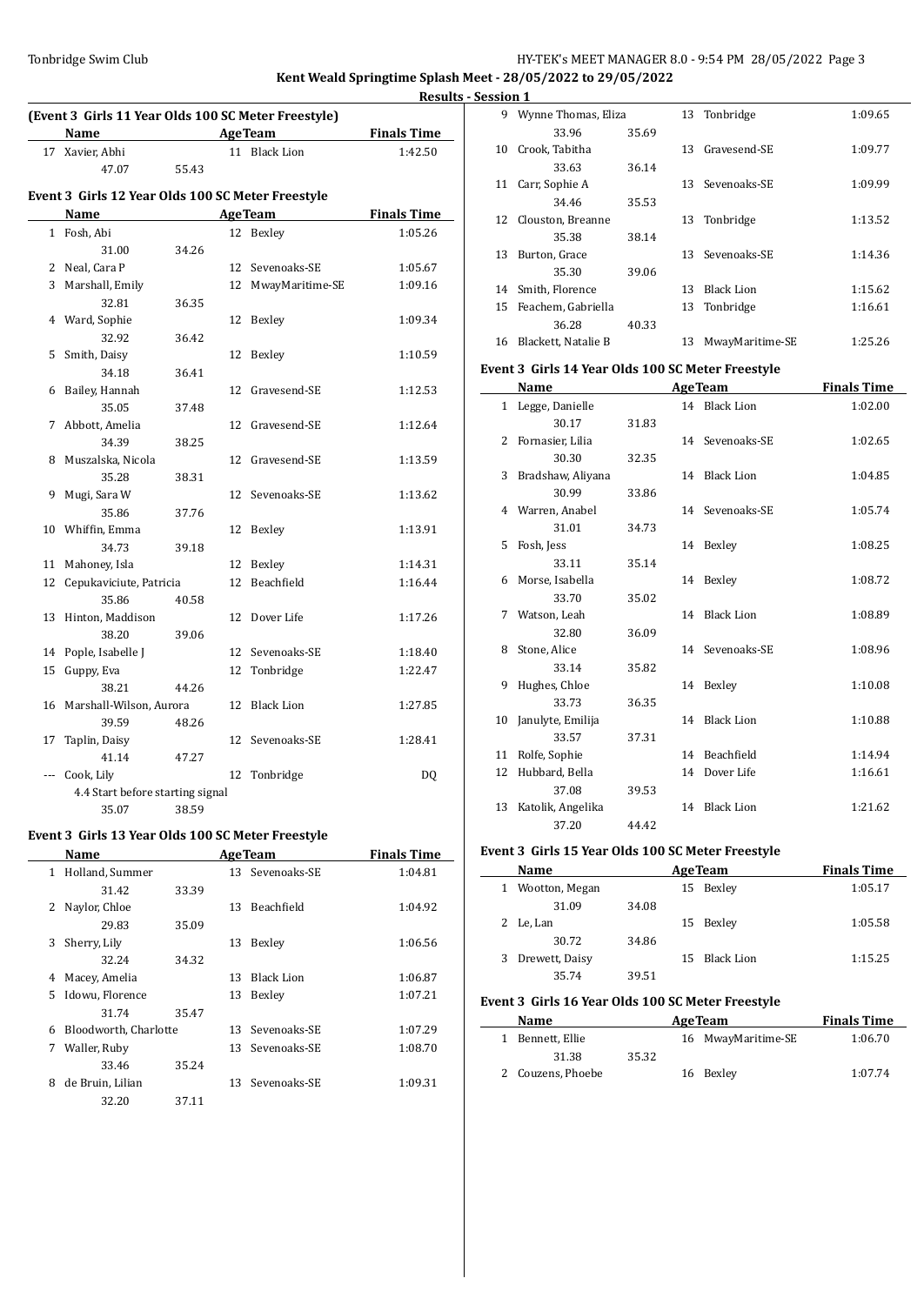**Results - Session 1**

 $\overline{\phantom{a}}$ 

|     | Event 3 Girls 17 & Over 100 SC Meter Freestyle          |         |    |                                                       |                    |
|-----|---------------------------------------------------------|---------|----|-------------------------------------------------------|--------------------|
|     | Name<br><u> 1990 - Johann Barbara, politik e</u>        |         |    | <b>AgeTeam</b>                                        | <b>Finals Time</b> |
|     | 1 Baykun, Julia                                         |         |    | 17 Beachfield                                         | 1:14.24            |
|     | Event 4 Boys 9 & Under 100 SC Meter Freestyle           |         |    |                                                       |                    |
|     | Name                                                    |         |    | <b>AgeTeam</b>                                        | <b>Finals Time</b> |
|     | 1 Mihai, Sebi                                           |         |    | 9 Black Lion                                          | 1:39.72            |
|     | 44.72                                                   | 55.00   |    |                                                       |                    |
|     | 2 Psenicnyj, Daniel                                     |         |    | 9 Beachfield                                          | 1:49.56            |
|     | 3 Pereira Gil, Gabriel                                  |         | 9  | Bexley                                                | 2:27.49            |
|     | 1:09.22                                                 | 1:18.27 |    |                                                       |                    |
|     | Event 4 Boys 10 Year Olds 100 SC Meter Freestyle        |         |    |                                                       |                    |
|     | Name                                                    |         |    | <b>AgeTeam</b>                                        | <b>Finals Time</b> |
|     | 1 Burke, Henry                                          |         |    | 10 Sevenoaks-SE                                       | 1:19.50            |
|     | 37.82                                                   | 41.68   |    |                                                       |                    |
|     | 2 Rawkins, Dane G                                       |         |    | 10 Sevenoaks-SE                                       | 1:24.68            |
|     | 38.24                                                   | 46.44   |    |                                                       |                    |
|     | 3 Croucher, Harry                                       |         |    | 10 Gravesend-SE                                       | 1:31.76            |
|     | 43.86                                                   | 47.90   |    |                                                       |                    |
| --- | Brand, Sam R                                            |         |    | 10 Sevenoaks-SE                                       | DQ                 |
|     |                                                         |         |    | 10.2 A swimmer did not cover the whole distance - DNF |                    |
|     |                                                         |         |    |                                                       |                    |
|     | Event 4 Boys 11 Year Olds 100 SC Meter Freestyle        |         |    |                                                       |                    |
|     | Name<br><u> 1989 - Johann Barnett, fransk politiker</u> |         |    | <b>AgeTeam</b><br>11 Black Lion                       | <b>Finals Time</b> |
|     | 1 Kershaw, Harvey                                       |         |    |                                                       | 1:09.99            |
|     | 2 Inglis, Zachary                                       |         |    | 11 Bexley                                             | 1:11.20            |
|     | 34.03                                                   | 37.17   |    |                                                       |                    |
|     | 3 Bloom, Benan                                          |         |    | 11 Bexley                                             | 1:11.66            |
|     | 34.33                                                   | 37.33   |    |                                                       |                    |
|     | 4 Green, Ethan                                          |         |    | 11 Sevenoaks-SE                                       | 1:13.90            |
|     | 35.29                                                   | 38.61   |    |                                                       |                    |
|     | 5 Anderson, Archie                                      |         |    | 11 Beachfield                                         | 1:17.99            |
|     | 37.34                                                   | 40.65   |    |                                                       |                    |
|     | 6 Lettington, Elijah                                    |         |    | 11 Sevenoaks-SE                                       | 1:18.60            |
|     | 38.04                                                   | 40.56   |    |                                                       |                    |
|     | 7 Ratchford, Oliver                                     |         |    | 11 Black Lion                                         | 1:19.73            |
|     | 38.17                                                   | 41.56   |    |                                                       |                    |
|     | 8 Voron, Taras                                          |         |    | 11 Bexley                                             | 1:20.73            |
|     | 38.36                                                   | 42.37   |    |                                                       |                    |
| 9   | Willard, Noah                                           |         |    | 11 Black Lion                                         | 1:20.75            |
|     | 37.84                                                   | 42.91   |    |                                                       |                    |
| 10  | Booth, Daniel                                           |         |    | 11 Sevenoaks-SE                                       | 1:23.10            |
|     | 39.52                                                   | 43.58   |    |                                                       |                    |
| 11  | Platts, Ashton                                          |         | 11 | Dover Life                                            | 1:23.30            |
|     | 39.42                                                   | 43.88   |    |                                                       |                    |
| 12  | North, Joseph                                           |         | 11 | Dover Life                                            | 1:24.99            |
|     | 39.67                                                   | 45.32   |    |                                                       |                    |
| 13  | Goodyear, Max                                           |         | 11 | Beachfield                                            | 1:26.52            |
|     | 40.15                                                   | 46.37   |    |                                                       |                    |
| 14  | Loukam, Kruz                                            |         | 11 | Sevenoaks-SE                                          | 1:27.03            |
|     | 41.19                                                   | 45.84   |    |                                                       |                    |
| 15  | Konosonoks, Max                                         |         | 11 | Bexley                                                | 1:32.53            |
|     | 45.27                                                   | 47.26   |    |                                                       |                    |

16 Garfield, Harry 11 Tonbridge 1:36.63 17 Dimitrov, David 11 Bexley 1:49.72

## **Event 4 Boys 12 Year Olds 100 SC Meter Freestyle**

|    | Name                  |       |    | <b>AgeTeam</b>    | <b>Finals Time</b> |
|----|-----------------------|-------|----|-------------------|--------------------|
| 1  | Rowe, Mason           |       |    | 12 Bexley         | 1:05.22            |
|    | 31.72                 | 33.50 |    |                   |                    |
| 2  | Moss, Seth            |       | 12 | <b>Black Lion</b> | 1:11.52            |
| 3  | Martin-Young, Freddie |       |    | 12 Sevenoaks-SE   | 1:12.28            |
|    | 34.45                 | 37.83 |    |                   |                    |
| 4  | Dimitrov, Alexander   |       | 12 | Bexley            | 1:13.62            |
|    | 35.16                 | 38.46 |    |                   |                    |
| 5. | Hodge, Jack           |       | 12 | Bexley            | 1:14.02            |
|    | 35.06                 | 38.96 |    |                   |                    |
| 6  | Dunstan, Charles      |       | 12 | Tonbridge         | 1:15.77            |
|    | 35.30                 | 40.47 |    |                   |                    |
| 7  | Mirea, Ethan          |       | 12 | Bexley            | 1:22.89            |
|    | 38.26                 | 44.63 |    |                   |                    |
| 8  | Bense, William        |       | 12 | Bexley            | 1:34.94            |
|    | 42.87                 | 52.07 |    |                   |                    |

## **Event 4 Boys 13 Year Olds 100 SC Meter Freestyle**

|    | Name                             |       |    | <b>AgeTeam</b>    | <b>Finals Time</b> |
|----|----------------------------------|-------|----|-------------------|--------------------|
| 1  | Green, Aaron                     |       |    | 13 Sevenoaks-SE   | 1:03.86            |
|    | 30.89                            | 32.97 |    |                   |                    |
| 2  | Argirov, Boris                   |       | 13 | Sevenoaks-SE      | 1:07.80            |
|    | 31.86                            | 35.94 |    |                   |                    |
| 3  | Isyarlar, Jack                   |       | 13 | <b>Black Lion</b> | 1:08.68            |
| 4  | Hubbard, Soul                    |       | 13 | Dover Life        | 1:12.72            |
|    | 34.78                            | 37.94 |    |                   |                    |
| 5. | Xavier, Agi                      |       | 13 | <b>Black Lion</b> | 1:17.60            |
|    | 36.08                            | 41.52 |    |                   |                    |
| 6  | Southwell, Nathan                |       | 13 | Sevenoaks-SE      | 1:21.12            |
|    | 38.94                            | 42.18 |    |                   |                    |
|    | Hibbert, Logan                   |       | 13 | Sevenoaks-SE      | DQ                 |
|    | 4.4 Start before starting signal |       |    |                   |                    |
|    | Anstis, Thomas                   |       | 13 | Dover Life        | DO                 |
|    | 4.4 Start before starting signal |       |    |                   |                    |

#### **Event 4 Boys 14 Year Olds 100 SC Meter Freestyle**

|    | Name                     |       |    | <b>AgeTeam</b>  | <b>Finals Time</b> |
|----|--------------------------|-------|----|-----------------|--------------------|
| 1  | Brosch, Mitch            |       |    | 14 Tonbridge    | 59.60              |
|    | 28.08                    | 31.52 |    |                 |                    |
| 2  | Isaacs, Harri            |       | 14 | MwayMaritime-SE | 1:00.08            |
|    | 28.96                    | 31.12 |    |                 |                    |
| 3  | Mangat, Tolly            |       | 14 | Sevenoaks-SE    | 1:01.24            |
|    | 30.11                    | 31.13 |    |                 |                    |
| 4  | Armada Bennett, Aubry D  |       |    | 14 Sevenoaks-SE | 1:03.82            |
|    | 30.21                    | 33.61 |    |                 |                    |
| 5. | Burke, Toby              |       | 14 | Sevenoaks-SE    | 1:04.10            |
|    | 31.45                    | 32.65 |    |                 |                    |
| 6  | Johnston, Thomas         |       |    | 14 Sevenoaks-SE | 1:04.93            |
|    | 31.11                    | 33.82 |    |                 |                    |
| 7  | Hopkins, Haidn           |       | 14 | Beachfield      | 1:06.26            |
|    | 31.54                    | 34.72 |    |                 |                    |
| 8  | Boyce, Oliver            |       | 14 | Tonbridge       | 1:06.28            |
|    | 31.71                    | 34.57 |    |                 |                    |
| 9  | Poynter, Toby            |       | 14 | MwayMaritime-SE | 1:09.19            |
|    | 33.58                    | 35.61 |    |                 |                    |
|    | 10 Teodorescu, Dominic V |       | 14 | MwayMaritime-SE | 1:09.32            |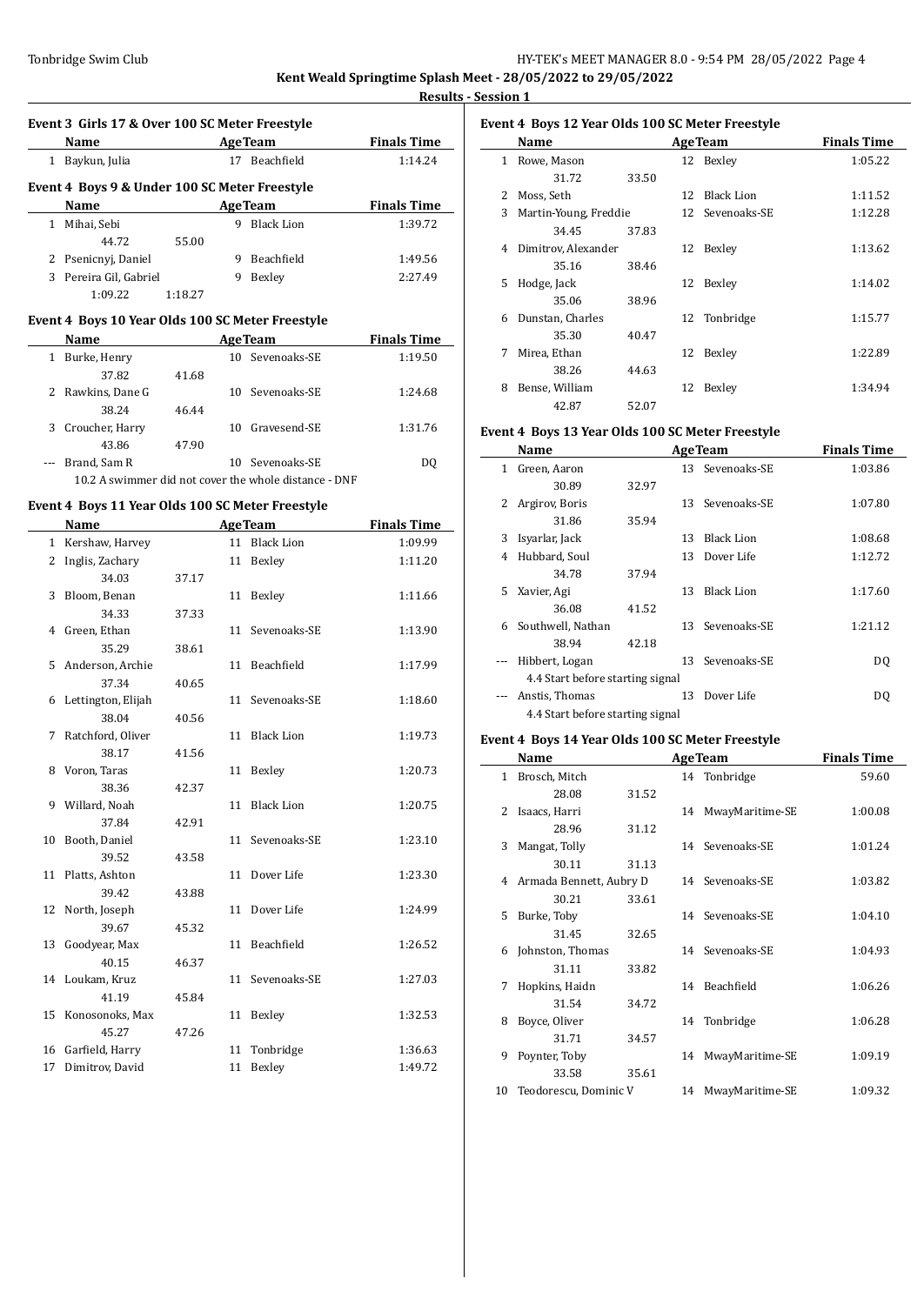**Kent Weald Springtime Splash Meet - 28/05/2022 to 29/05/2022 Results - Session 1**

|    |                                                    |                          |                              |                                                                        | $n$ coults $\sim$ 3 $\sim$ 3 $\sim$ 1011 $\sim$ |                       |
|----|----------------------------------------------------|--------------------------|------------------------------|------------------------------------------------------------------------|-------------------------------------------------|-----------------------|
|    | (Event 4 Boys 14 Year Olds 100 SC Meter Freestyle) |                          |                              |                                                                        |                                                 | 14 Winni              |
|    | Name                                               | <b>Example 2</b> AgeTeam |                              | <b>Finals Time</b>                                                     |                                                 | 15 Yedup              |
|    | 11 Thornton, Cameron                               |                          | 14 Bexley                    | 1:12.22                                                                |                                                 | 16 Shulka             |
|    | 35.28<br>36.94                                     |                          |                              |                                                                        |                                                 | 17 Shah,              |
|    | 12 Bloom, Bilgin                                   |                          | 14 Bexley                    | 1:13.24                                                                |                                                 | 18 Danie              |
|    | 34.53                                              | 38.71                    |                              |                                                                        |                                                 | 19 Kemp               |
|    | Event 4 Boys 15 Year Olds 100 SC Meter Freestyle   |                          |                              |                                                                        |                                                 | 20 Marrio             |
|    | Name                                               |                          | <b>Example 2</b> Age Team    | <b>Finals Time</b>                                                     |                                                 | 21 Xavier             |
|    | 1 Dinev, Bryan                                     |                          | 15 Bexley                    | 55.54                                                                  |                                                 | <b>Event 5 Gir</b>    |
|    | 26.36                                              | 29.18                    |                              |                                                                        |                                                 | Name                  |
|    | 2 Argirov, Martin                                  |                          | 15 Sevenoaks-SE              | 1:01.67                                                                |                                                 | 1 Smith               |
|    | 29.93                                              | 31.74                    |                              |                                                                        |                                                 | 2 Tikova              |
|    | 3 Willard, Ethan                                   |                          | 15 Black Lion                | 1:02.74                                                                |                                                 | 3 Penni               |
|    | 29.83                                              | 32.91                    |                              |                                                                        |                                                 | 4 Lynch               |
|    | 4 Crombie, Joshua                                  |                          | 15 Sevenoaks-SE              | 1:04.25                                                                |                                                 | 5 Devon               |
|    | 30.64                                              | 33.61                    |                              |                                                                        |                                                 | 6 Musza               |
|    |                                                    |                          |                              |                                                                        |                                                 | 7 Smith               |
|    | Event 4 Boys 16 Year Olds 100 SC Meter Freestyle   |                          |                              |                                                                        |                                                 | 8 Zidan,              |
|    | Name                                               |                          | <b>Example 2018 Age Team</b> | <b>Finals Time</b>                                                     |                                                 | 9 Pople,              |
|    | 1 Knock, Emilio C                                  |                          | 16 Sevenoaks-SE              | 57.64                                                                  |                                                 | 10 Abbot              |
|    | 27.51                                              | 30.13                    |                              |                                                                        |                                                 | 11 Ward,              |
|    | 2 Johnston, Macaulay                               |                          | 16 Sevenoaks-SE              | 1:03.62                                                                |                                                 | 12 Mugi,              |
|    | 30.58                                              | 33.04                    |                              |                                                                        |                                                 | 13 Bailey             |
|    | Event 4 Boys 17 & Over 100 SC Meter Freestyle      |                          |                              |                                                                        |                                                 | 14 Mahoi              |
|    | Name AgeTeam                                       |                          |                              | <b>Finals Time</b>                                                     |                                                 |                       |
|    | 1 Dill-Russell, Edward                             |                          | 17 Dover Life                | 57.25                                                                  |                                                 | 15 Smith<br>16 Doyle, |
|    | 27.65                                              | 29.60                    |                              |                                                                        |                                                 |                       |
|    |                                                    |                          |                              |                                                                        |                                                 | 17 Owen               |
|    | Event 5 Girls 9 & Under 50 SC Meter Butterfly      |                          |                              |                                                                        |                                                 | 18 Booke              |
|    | Name<br><b>Example 2 Age Team</b>                  |                          |                              | <b>Example 1</b> Finals Time                                           |                                                 | 19 Li, Eliz           |
|    | 1 Soares, Rosie                                    |                          | 9 MwayMaritime-SE            | 41.25                                                                  |                                                 | 20 Cook,              |
|    | 2 Heselden, Isabella M                             |                          | 9 Sevenoaks-SE               | 54.66                                                                  |                                                 | 21 Cepuk              |
|    | 3 Jemmott, Kasumi                                  |                          | 9 Bexley                     | 1:02.10                                                                |                                                 | 22 Marsh              |
|    | --- Hillcock, Evie                                 |                          | 9 Bexley                     | DO.                                                                    |                                                 | <b>Event 5 Gir</b>    |
|    |                                                    |                          |                              | 8.2 Arms not brought backward under the water simultaneously throughou |                                                 | Name                  |
|    | Event 5 Girls 10 Year Olds 50 SC Meter Butterfly   |                          |                              |                                                                        |                                                 | 1 Kienle              |
|    | Name                                               | <b>AgeTeam</b>           |                              | <b>Finals Time</b>                                                     |                                                 | 2 Idowu               |
|    | 1 Tse, Cheryl                                      |                          | 10 Tonbridge                 | 40.28                                                                  |                                                 | 3 Naylor              |
|    | 2 Nicholas, Verity                                 | 10                       | Dover Life                   | 42.26                                                                  |                                                 | 4 Macey               |
| 3  | Balmer, Maia R                                     | 10                       | Sevenoaks-SE                 | 53.18                                                                  |                                                 | 5 Carr, S             |
|    | 4 Vermeulen, Inneke                                | 10                       | Tonbridge                    | 59.81                                                                  | 6                                               | Waller                |
|    |                                                    |                          |                              |                                                                        | 7                                               | de Bru                |
|    | Event 5 Girls 11 Year Olds 50 SC Meter Butterfly   |                          |                              |                                                                        | 8                                               | Crook                 |
|    | Name                                               |                          | <b>AgeTeam</b>               | <b>Finals Time</b>                                                     | 9                                               | Wynn                  |
|    | 1 Post, Ellie                                      |                          | 11 Black Lion                | 34.68                                                                  | 10                                              | Boroo                 |
|    | 2 Evans, Jessica                                   | 11                       | Tonbridge                    | 36.29                                                                  | 11                                              | Cloust                |
|    | 3 Hollands, Ella                                   | 11                       | Tonbridge                    | 36.43                                                                  | 12                                              | Feach                 |
|    | 4 Hildebrandt, Sophia                              | 11                       | Tonbridge                    | 37.14                                                                  | 13                                              | Bayku                 |
| 5  | Williams, Lowri                                    | 11                       | Sevenoaks-SE                 | 37.58                                                                  | 14                                              | Smith                 |
|    | 6 Bowra, Lola                                      | 11                       | Black Lion                   | 37.93                                                                  | 15                                              | <b>Burto</b>          |
| 7  | Fornasier, Evelyn                                  | 11                       | Sevenoaks-SE                 | 38.28                                                                  |                                                 |                       |
| 8  | Bourner, Lola                                      | 11                       | Black Lion                   | 39.19                                                                  |                                                 | Event 5 Gir           |
| 9  | Miller, Niamh R                                    | 11                       | Sevenoaks-SE                 | 39.20                                                                  |                                                 | Name                  |
|    | 10 Wheeler, Amelia                                 |                          | 11 Gravesend-SE              | 42.27                                                                  |                                                 | 1 Warre               |
| 11 | Edmondston-Low, Vivienne                           | 11                       | Tonbridge                    | 42.72                                                                  | $\mathbf{2}$                                    | <b>Brads</b>          |
| 12 | Jeffries, Elsie                                    | 11                       | Bexley                       | 44.47                                                                  | 3                                               | Forna                 |
| 13 | Cook, Ava                                          | 11                       | Dover Life                   | 44.88                                                                  | 4                                               | Dill-R                |
|    |                                                    |                          |                              |                                                                        | 5                                               | Chaml                 |
|    |                                                    |                          |                              |                                                                        |                                                 |                       |

| ми 1 |                      |    |                   |       |
|------|----------------------|----|-------------------|-------|
|      | 14 Winnifrith, Iona  |    | 11 Tonbridge      | 45.66 |
|      | 15 Yedupati, Ishitha |    | 11 Tonbridge      | 45.88 |
|      | 16 Shulka, Taani     |    | 11 Sevenoaks-SE   | 46.04 |
|      | 17 Shah, Anushka     | 11 | Black Lion        | 49.07 |
|      | 18 Daniel, Isobel M  |    | 11 Sevenoaks-SE   | 51.63 |
| 19   | Kemp, Molly          | 11 | <b>Black Lion</b> | 52.32 |
| 20   | Marriott, Paige      | 11 | Black Lion        | 52.99 |
|      | 21 Xavier, Abhi      | 11 | <b>Black Lion</b> | 58.53 |

#### **Event 5 Girls 12 Year Olds 50 SC Meter Butterfly**

|    | Name                    |    | <b>AgeTeam</b>    | <b>Finals Time</b> |
|----|-------------------------|----|-------------------|--------------------|
| 1  | Smith, Amalie           | 12 | Tonbridge         | 31.39              |
| 2  | Tikova, Mariela         | 12 | <b>Black Lion</b> | 33.10              |
| 3  | Pennington Legh, Isabel | 12 | Sevenoaks-SE      | 34.61              |
| 4  | Lynch, Dakota           | 12 | Sevenoaks-SE      | 34.62              |
| 5  | Devon-Lowe, Jessica     | 12 | Bexley            | 35.45              |
| 6  | Muszalska, Nicola       | 12 | Gravesend-SE      | 36.89              |
| 7  | Smith, Daisy            | 12 | Bexley            | 36.97              |
| 8  | Zidan, Salma            | 12 | Sevenoaks-SE      | 37.06              |
| 9  | Pople, Isabelle J       | 12 | Sevenoaks-SE      | 37.15              |
| 10 | Abbott, Amelia          | 12 | Gravesend-SE      | 37.71              |
| 11 | Ward, Sophie            | 12 | Bexley            | 38.59              |
| 12 | Mugi, Sara W            | 12 | Sevenoaks-SE      | 38.98              |
| 13 | Bailey, Hannah          | 12 | Gravesend-SE      | 39.06              |
| 14 | Mahoney, Isla           | 12 | Bexley            | 40.30              |
| 15 | Smith, Isla             | 12 | Bexley            | 40.40              |
| 16 | Doyle, Erin             | 12 | Tonbridge         | 40.72              |
| 17 | Owen, Chloe             | 12 | <b>Black Lion</b> | 42.03              |
| 18 | Booker-Edey, Caelin     | 12 | Bexley            | 43.90              |
| 19 | Li, Elizabeth           | 12 | Bexley            | 44.83              |
| 20 | Cook, Lily              | 12 | Tonbridge         | 45.81              |
| 21 | Cepukaviciute, Patricia | 12 | Beachfield        | 45.95              |
| 22 | Marshall-Wilson, Aurora | 12 | <b>Black Lion</b> | 52.11              |

## **Event 5 Girls 13 Year Olds 50 SC Meter Butterfly**

|    | Name                |    | <b>AgeTeam</b>    | <b>Finals Time</b> |
|----|---------------------|----|-------------------|--------------------|
| 1  | Kienlen, Willow     | 13 | Tonbridge         | 32.79              |
| 2  | Idowu, Florence     | 13 | Bexley            | 34.21              |
| 3  | Naylor, Chloe       | 13 | Beachfield        | 34.27              |
| 4  | Macey, Amelia       | 13 | <b>Black Lion</b> | 34.74              |
| 5  | Carr, Sophie A      | 13 | Sevenoaks-SE      | 34.91              |
| 6  | Waller, Ruby        | 13 | Sevenoaks-SE      | 35.16              |
| 7  | de Bruin, Lilian    | 13 | Sevenoaks-SE      | 35.24              |
| 8  | Crook, Tabitha      | 13 | Gravesend-SE      | 35.66              |
| 9  | Wynne Thomas, Eliza | 13 | Tonbridge         | 36.43              |
| 10 | Borooah, Rea        | 13 | Bexley            | 36.51              |
| 11 | Clouston, Breanne   | 13 | Tonbridge         | 37.49              |
| 12 | Feachem, Gabriella  | 13 | Tonbridge         | 38.42              |
| 13 | Baykun, Veronica    | 13 | Beachfield        | 38.78              |
| 14 | Smith, Florence     | 13 | <b>Black Lion</b> | 41.39              |
| 15 | Burton, Grace       | 13 | Sevenoaks-SE      | 41.65              |

#### **Event 5 Girls 14 Year Olds 50 SC Meter Butterfly**

| Name                     | <b>AgeTeam</b>  | <b>Finals Time</b> |
|--------------------------|-----------------|--------------------|
| 1 Warren, Anabel         | 14 Sevenoaks-SE | 32.57              |
| 2 Bradshaw, Aliyana      | 14 Black Lion   | 32.82              |
| 3 Fornasier, Lilia       | 14 Sevenoaks-SE | 33.08              |
| 4 Dill-Russell, Isobelle | 14 Dover Life   | 33.15              |
| 5 Chambers, Maisie       | 14 Sevenoaks-SE | 33.36              |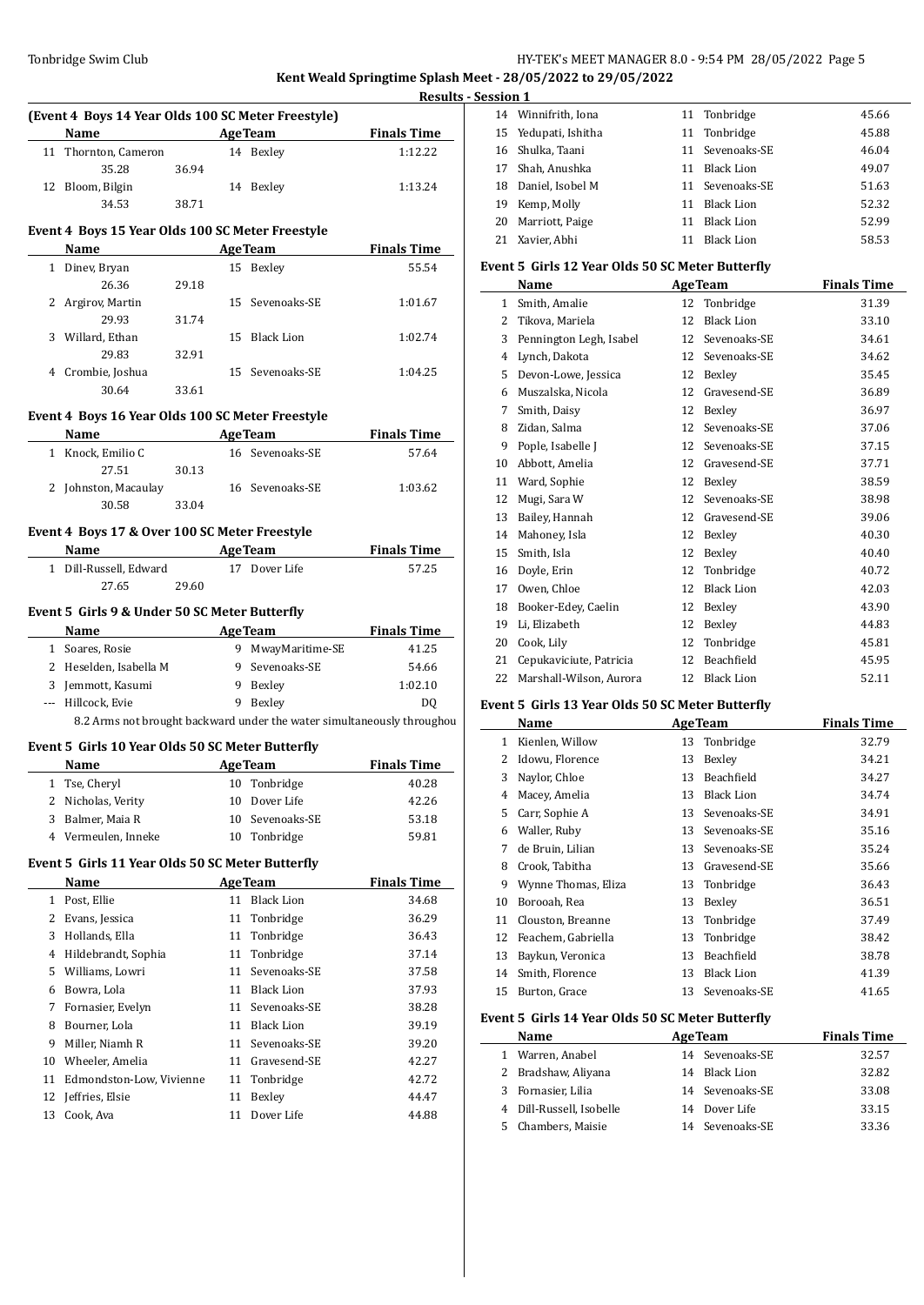## Tonbridge Swim Club **HY-TEK's MEET MANAGER 8.0 - 9:54 PM 28/05/2022** Page 6 **Kent Weald Springtime Splash Meet - 28/05/2022 to 29/05/2022**

**<u>ession 1</u>** 

|    | (Event 5 Girls 14 Year Olds 50 SC Meter Butterfly) |    |                                              |                             |
|----|----------------------------------------------------|----|----------------------------------------------|-----------------------------|
|    | <b>Example 2 Age Team</b><br>Name                  |    |                                              | <b>Finals Time</b>          |
|    | 6 Watson, Leah                                     |    | 14 Black Lion                                | 33.54                       |
|    | 7 Stone, Alice                                     |    | 14 Sevenoaks-SE                              | 34.83                       |
|    | 8 Sullivan, Imogen                                 |    | 14 Bexley                                    | 35.04                       |
|    | 9 Golebiowska, Paulina                             |    | 14 Bexley                                    | 35.16                       |
|    | 10 Morse, Isabella                                 |    | 14 Bexley                                    | 35.64                       |
|    | 11 Hughes, Chloe                                   |    | 14 Bexley                                    | 36.11                       |
|    | 12 Janulyte, Emilija                               |    | 14 Black Lion                                | 36.21                       |
|    | 13 Hubbard, Bella                                  |    | 14 Dover Life                                | 41.64                       |
|    | Event 5 Girls 15 Year Olds 50 SC Meter Butterfly   |    |                                              |                             |
|    | Name                                               |    | <b>Example 2018 Age Team</b>                 | <b>Finals Time</b>          |
|    | 1 Cunliffe, Emma                                   |    | 15 Black Lion                                | 32.63                       |
|    | 2 Le, Lan                                          |    | 15 Bexley                                    | 32.75                       |
|    | 3 Wootton, Megan                                   |    | 15 Bexley                                    | 32.98                       |
|    | 4 Drewett, Daisy                                   |    | 15 Black Lion                                | 37.78                       |
|    | Event 5 Girls 16 Year Olds 50 SC Meter Butterfly   |    |                                              |                             |
|    | Name                                               |    | <b>Example 2 AgeTeam</b> Prinals Time        |                             |
|    | 1 Lown, Molly                                      |    | 16 Dover Life                                | 32.54                       |
|    | 2 Bennett, Ellie                                   |    | 16 MwayMaritime-SE                           | 35.79                       |
|    | 3 Wheeler, Emily                                   |    | 16 Gravesend-SE                              | 36.52                       |
|    | Event 5 Girls 17 & Over 50 SC Meter Butterfly      |    |                                              |                             |
|    | Name                                               |    | <b>Example 2 Age Team</b> Finals Time        |                             |
|    | 1 Welsh, Maisie                                    |    | 17 Dover Life                                | 33.09                       |
|    | Event 6 Boys 9 & Under 50 SC Meter Butterfly       |    |                                              |                             |
|    | Name AgeTeam                                       |    |                                              | <b>Finals Time</b>          |
|    | 1 Argirov, Seb                                     |    | 9 Sevenoaks-SE                               | 47.25                       |
|    | 2 Mihai, Sebi                                      |    | 9 Black Lion                                 | 51.53                       |
|    | 3 Cepukavicius, Elias                              |    | 9 Beachfield                                 | 55.04                       |
|    | 4 Hodge, Freddie                                   |    | 9 Bexley                                     | 1:05.24                     |
|    |                                                    |    | 9 Bexley                                     | 1:08.14                     |
|    | 5 Pereira Gil, Gabriel                             |    |                                              |                             |
|    |                                                    |    |                                              |                             |
|    | Event 6 Boys 10 Year Olds 50 SC Meter Butterfly    |    |                                              |                             |
|    | Name<br>1 Rawkins, Dane G                          |    | <b>Example 2</b> Age Team<br>10 Sevenoaks-SE | <b>Finals Time</b><br>43.43 |
|    |                                                    |    | 10 Gravesend-SE                              | 48.11                       |
|    | 2 Croucher, Harry                                  |    |                                              |                             |
|    | 3 Brand, Sam R<br>4 Olalekan, Adeel                |    | 10 Sevenoaks-SE<br>10 Tonbridge              | 48.20<br>1:12.01            |
|    | Event 6 Boys 11 Year Olds 50 SC Meter Butterfly    |    |                                              |                             |
|    | Name                                               |    | <b>AgeTeam</b>                               |                             |
|    | 1 Inglis, Zachary                                  |    | 11 Bexley                                    | <b>Finals Time</b><br>35.89 |
|    |                                                    | 11 | <b>Black Lion</b>                            |                             |
|    | 2 Kershaw, Harvey<br>3 Larter, William             |    | 11 Black Lion                                | 38.52<br>39.41              |
|    |                                                    |    |                                              |                             |
|    | 4 Booth, Daniel                                    |    | 11 Sevenoaks-SE                              | 40.71                       |
|    | 5 Green, Ethan                                     |    | 11 Sevenoaks-SE                              | 41.42                       |
|    | 6 Lamb, Stanley                                    |    | 11 Black Lion                                | 41.52                       |
| 7  | Loukam, Kruz                                       | 11 | Sevenoaks-SE                                 | 42.40                       |
| 8  | North, Joseph                                      |    | 11 Dover Life                                | 43.08                       |
| 9  | Ratchford, Oliver                                  |    | 11 Black Lion                                | 43.54                       |
| 10 | Goodyear, Max                                      |    | 11 Beachfield                                | 43.63                       |
| 11 | Willard, Noah                                      |    | 11 Black Lion                                | 46.36                       |
|    | 12 Clark, Jake                                     |    | 11 Black Lion                                | 50.52                       |
|    | 13 Anderson, Archie                                |    | 11 Beachfield                                | 53.42                       |
|    | 14 Garfield, Harry                                 | 11 | Tonbridge<br>11 Bexley                       | 56.48                       |

### **Event 6 Boys 12 Year Olds 50 SC Meter Butterfly**

|    | <b>Name</b>           | <b>AgeTeam</b> | <b>Finals Time</b> |       |
|----|-----------------------|----------------|--------------------|-------|
| 1  | Beckwith, Oliver      |                | 12 MwayMaritime-SE | 33.30 |
| 2. | Rowe, Mason           | 12             | Bexley             | 35.17 |
| 3  | Ellershaw, Thomas     |                | 12 Sevenoaks-SE    | 36.98 |
| 4  | Dunstan, Charles      |                | 12 Tonbridge       | 37.26 |
|    | 5 Dimitrov, Alexander | 12             | Bexley             | 39.83 |
| 6  | Hodge, Jack           | 12             | Bexley             | 44.45 |
|    | Mirea, Ethan          | 12             | Bexley             | 44.68 |

## **Event 6 Boys 13 Year Olds 50 SC Meter Butterfly**

| Name              | <b>AgeTeam</b> |                   | <b>Finals Time</b> |
|-------------------|----------------|-------------------|--------------------|
| Green, Aaron      |                | 13 Sevenoaks-SE   | 32.76              |
| 2 Argirov, Boris  |                | 13 Sevenoaks-SE   | 33.59              |
| 3 Isyarlar, Jack  |                | 13 Black Lion     | 34.09              |
| 4 Holden, William | 13             | Bexley            | 35.31              |
| 5 Hubbard, Soul   | 13.            | Dover Life        | 38.94              |
| 6 Xavier, Agi     |                | <b>Black Lion</b> | 40.60              |

#### **Event 6 Boys 14 Year Olds 50 SC Meter Butterfly**

|   | Name                                                                         |    | <b>AgeTeam</b>     | <b>Finals Time</b> |  |  |
|---|------------------------------------------------------------------------------|----|--------------------|--------------------|--|--|
| 1 | Armada Bennett, Aubry D                                                      |    | 14 Sevenoaks-SE    | 30.46              |  |  |
| 2 | Isaacs, Harri                                                                |    | 14 MwayMaritime-SE | 30.58              |  |  |
| 3 | Brosch, Mitch                                                                |    | 14 Tonbridge       | 30.62              |  |  |
| 4 | Williams, Sonny J                                                            |    | 14 MwayMaritime-SE | 31.92              |  |  |
| 5 | Hopkins, Haidn                                                               |    | 14 Beachfield      | 33.10              |  |  |
| 6 | Burke, Toby                                                                  |    | 14 Sevenoaks-SE    | 33.82              |  |  |
| 7 | Teodorescu, Dominic V                                                        |    | 14 MwayMaritime-SE | 34.81              |  |  |
| 8 | Poynter, Toby                                                                |    | 14 MwayMaritime-SE | 36.87              |  |  |
| 9 | Bloom, Bilgin                                                                | 14 | Bexley             | 37.33              |  |  |
|   | Johnston, Thomas                                                             |    | 14 Sevenoaks-SE    | DO.                |  |  |
|   | 8.4 Did not touch at turn or finish with both hands or touch not simultaneor |    |                    |                    |  |  |

#### **Event 6 Boys 15 Year Olds 50 SC Meter Butterfly**

|    | Name              | <b>AgeTeam</b>  | <b>Finals Time</b> |
|----|-------------------|-----------------|--------------------|
|    | Diney, Bryan      | 15 Bexley       | 28.34              |
|    | 2 Jemmott, Kadeen | 15 Bexley       | 28.84              |
|    | 3 Argirov, Martin | 15 Sevenoaks-SE | 31.93              |
|    | 4 Willard, Ethan  | 15 Black Lion   | 32.53              |
| 5. | Harlow, Jake      | 15 Black Lion   | 36.23              |
|    |                   |                 |                    |

## **Event 6 Boys 16 Year Olds 50 SC Meter Butterfly**

| Name                 | <b>AgeTeam</b>  | <b>Finals Time</b> |
|----------------------|-----------------|--------------------|
| 1 Knock. Emilio C    | 16 Sevenoaks-SE | 27.76              |
| 2 Johnston, Macaulay | 16 Sevenoaks-SE | 32.00              |

#### **Event 7 Girls 10 Year Olds 200 SC Meter Breaststroke**

|   | Name              |       | <b>AgeTeam</b>  | <b>Finals Time</b> |
|---|-------------------|-------|-----------------|--------------------|
| 1 | Savage, Isabelle  |       | Sheerness<br>10 | 3:21.77            |
|   | 45.55             | 51.51 | 53.21           | 51.50              |
|   | 2 Tse, Cheryl     |       | 10 Tonbridge    | 3:29.96            |
|   | 48.43             | 54.38 | 54.15           | 53.00              |
| 3 | Thomas, Tyla-Jade |       | 10 Gravesend-SE | 3:42.65            |
|   | 49.79             | 57.89 | 57.85           | 57.12              |
| 4 | Knorton, Grace    |       | Bexley<br>10    | 3:51.44            |
|   | 52.27             | 59.69 | 1:00.13         | 59.35              |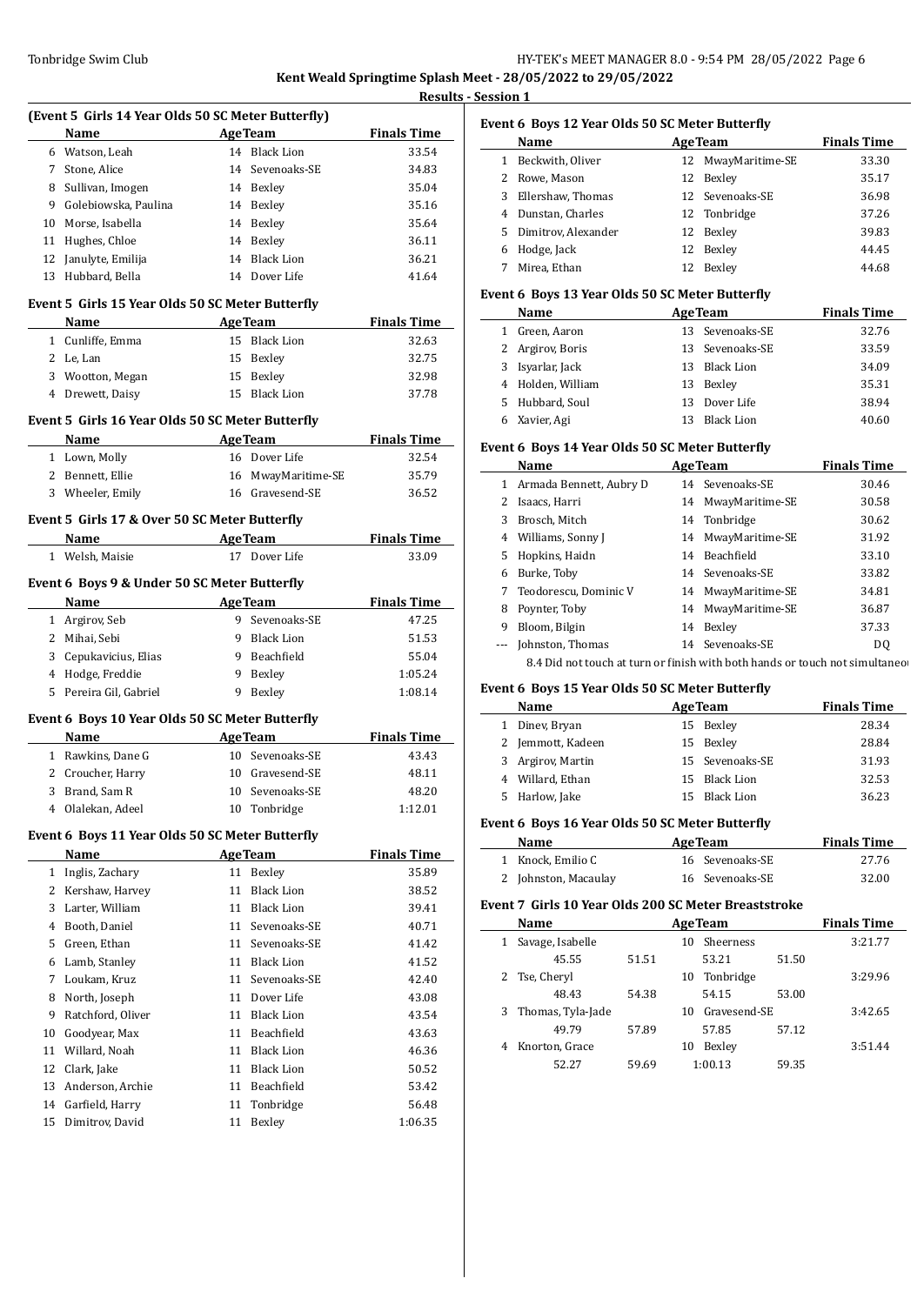# Tonbridge Swim Club HY-TEK's MEET MANAGER 8.0 - 9:54 PM 28/05/2022 Page 7 **Kent Weald Springtime Splash Meet - 28/05/2022 to 29/05/2022**

**Results - Session 1**

 $\overline{a}$ 

#### **Event 7 Girls 11 Year Olds 200 SC Meter Breaststroke**

|               | Name            |       |    | <b>AgeTeam</b>    |       | <b>Finals Time</b> |
|---------------|-----------------|-------|----|-------------------|-------|--------------------|
| $\mathbf{1}$  | Ashton, Amelia  |       |    | 11 Sevenoaks-SE   |       | 3:03.55            |
|               | 42.78           | 48.19 |    | 47.90             | 44.68 |                    |
| $\mathcal{L}$ | Williams, Lowri |       | 11 | Sevenoaks-SE      |       | 3:03.78            |
|               | 42.58           | 48.03 |    | 47.18             | 45.99 |                    |
| 3             | Bourner, Lola   |       | 11 | <b>Black Lion</b> |       | 3:20.24            |
|               | 46.82           | 51.57 |    | 52.18             | 49.67 |                    |
| 4             | Tovey, Bronwyn  |       | 11 | Sevenoaks-SE      |       | 3:31.05            |
|               | 48.05           | 54.17 |    | 54.85             | 53.98 |                    |
| 5             | Fisher, Amelia  |       | 11 | Tonbridge         |       | 3:41.04            |
|               | 50.68           | 58.75 |    | 56.51             | 55.10 |                    |
| 6             | Law, Alice      |       | 11 | Tonbridge         |       | 3:44.35            |
|               | 51.62           | 56.75 |    | 57.64             | 58.34 |                    |
| 7             | Duncan, Ellen   |       | 11 | Bexley            |       | 3:45.09            |
|               | 51.75           | 58.03 |    | 58.74             | 56.57 |                    |
| 8             | Lang, Matilda J |       | 11 | Sevenoaks-SE      |       | 3:45.21            |
|               | 50.78           | 58.38 |    | 1:00.49           | 55.56 |                    |
| 9             | Shulka, Taani   |       |    | 11 Sevenoaks-SE   |       | 3:46.56            |
|               | 51.77           | 57.57 |    | 1:00.09           | 57.13 |                    |

### **Event 7 Girls 12 Year Olds 200 SC Meter Breaststroke**

|              | Name                | <b>AgeTeam</b> |                 |                 | <b>Finals Time</b> |         |
|--------------|---------------------|----------------|-----------------|-----------------|--------------------|---------|
| $\mathbf{1}$ | Neal, Cara P        |                | 12 <sub>1</sub> | Sevenoaks-SE    |                    | 2:55.57 |
|              | 39.24               | 44.76          |                 | 46.36           | 45.21              |         |
| 2            | Whiffin, Emma       |                | 12              | Bexley          |                    | 3:11.82 |
|              | 42.39               | 48.91          |                 | 51.15           | 49.37              |         |
| 3            | Muszalska, Nicola   |                |                 | 12 Gravesend-SE |                    | 3:20.98 |
|              | 45.03               | 51.66          |                 | 1:44.29         |                    |         |
| 4            | Hinton, Maddison    |                | 12              | Dover Life      |                    | 3:21.85 |
|              | 47.10               | 54.21          |                 | 52.44           | 48.10              |         |
| 5.           | Zidan, Salma        |                |                 | 12 Sevenoaks-SE |                    | 3:23.17 |
|              | 45.29               | 52.37          |                 | 53.46           | 52.05              |         |
| 6            | Smith, Isla         |                | 12              | Bexley          |                    | 3:41.13 |
|              | 49.58               | 57.09          |                 | 57.76           | 56.70              |         |
| 7            | Mahoney, Isla       |                | 12              | Bexley          |                    | 3:41.62 |
|              |                     |                |                 |                 | 55.66              |         |
| 8            | Owen, Chloe         |                | 12              | Black Lion      |                    | 3:42.42 |
|              | 50.28               | 59.06          |                 | 57.49           | 55.59              |         |
| 9            | Booker-Edey, Caelin |                | 12              | Bexley          |                    | 3:47.03 |
|              | 52.37               | 58.41          |                 | 59.80           | 56.45              |         |
| 10           | Guppy, Eva          |                |                 | 12 Tonbridge    |                    | 3:56.33 |
|              | 53.16               | 1:00.95        |                 | 1:02.02         | 1:00.20            |         |

### **Event 7 Girls 13 Year Olds 200 SC Meter Breaststroke**

|   | Name               |       |    | <b>AgeTeam</b>    |       | <b>Finals Time</b> |
|---|--------------------|-------|----|-------------------|-------|--------------------|
| 1 | Macey, Amelia      |       | 13 | <b>Black Lion</b> |       | 3:08.40            |
|   | 43.47              | 49.17 |    | 49.03             | 46.73 |                    |
|   | 2 Sherry, Lily     |       | 13 | Bexley            |       | 3:08.68            |
|   | 43.54              | 49.00 |    | 49.47             | 46.67 |                    |
| 3 | Clouston, Breanne  |       | 13 | Tonbridge         |       | 3:21.11            |
|   | 46.20              | 52.05 |    | 52.98             | 49.88 |                    |
| 4 | Notley, Maddison G |       | 13 | MwayMaritime-SE   |       | 3:21.31            |
|   | 46.69              | 52.39 |    | 52.64             | 49.59 |                    |
| 5 | Burston, Ava       |       | 13 | <b>Black Lion</b> |       | 3:44.35            |
|   | 49.62              | 57.39 |    | 58.21             | 59.13 |                    |
|   |                    |       |    |                   |       |                    |

## **Event 7 Girls 14 Year Olds 200 SC Meter Breaststroke**

| Name                        |       | <b>AgeTeam</b> |                   |       | <b>Finals Time</b> |
|-----------------------------|-------|----------------|-------------------|-------|--------------------|
| Rogers, Ellie<br>1          |       |                | 14 Tonbridge      |       | 2:51.22            |
| 39.97                       | 45.59 |                | 45.18             | 40.48 |                    |
| Legge, Danielle<br>2        |       | 14             | <b>Black Lion</b> |       | 2:55.45            |
| 38.56                       | 44.50 |                | 45.87             | 46.52 |                    |
| Dill-Russell, Isobelle<br>3 |       | 14             | Dover Life        |       | 2:56.57            |
| 38.74                       | 45.57 |                | 47.19             | 45.07 |                    |
| Fornasier, Lilia<br>4       |       |                | 14 Sevenoaks-SE   |       | 3:01.57            |
| 41.52                       | 46.89 |                | 47.12             | 46.04 |                    |
| Fosh, Jess<br>5.            |       | 14             | Bexley            |       | 3:18.41            |
| 45.45                       | 50.95 |                | 51.41             | 50.60 |                    |
| Head, Annabelle<br>6        |       | 14             | <b>Black Lion</b> |       | 3:45.13            |
| 49.20                       | 57.05 |                | 1:00.16           | 58.72 |                    |

#### **Event 7 Girls 15 Year Olds 200 SC Meter Breaststroke**

| Name      |       |       | <b>AgeTeam</b> |       | <b>Finals Time</b> |
|-----------|-------|-------|----------------|-------|--------------------|
| 1 Le. Lan |       |       | 15 Bexley      |       | 2:55.69            |
|           | 38.55 | 44.35 | 46.82          | 45.97 |                    |

#### **Event 7 Girls 16 Year Olds 200 SC Meter Breaststroke**

|   | Name             |       | <b>AgeTeam</b>    | <b>Finals Time</b> |
|---|------------------|-------|-------------------|--------------------|
| 1 | Lown, Molly      |       | 16 Dover Life     | 2:56.30            |
|   | 37.67            | 45.04 | 1:33.59           |                    |
|   | 2 Summers, Chloe |       | 16 Gravesend-SE   | 3:19.72            |
|   | 45.42            | 50.16 | 52.17<br>51.97    |                    |
|   | Anstis, Lizzie   |       | Dover Life<br>16. | 3:36.29            |
|   | 48.49            | 53.00 | 58.34<br>56.46    |                    |

#### **Event 7 Girls 17 & Over 200 SC Meter Breaststroke**

| Name            |       | <b>AgeTeam</b> |         | <b>Finals Time</b> |
|-----------------|-------|----------------|---------|--------------------|
| 1 Baykun, Julia |       | 17 Beachfield  |         | 3:45.50            |
| 46.58           | 56.98 | 1:01.25        | 1:00.69 |                    |

#### **Event 8 Boys 10 Year Olds 200 SC Meter Breaststroke**

| Name                                                                   |       | <b>AgeTeam</b>  |       | <b>Finals Time</b> |
|------------------------------------------------------------------------|-------|-----------------|-------|--------------------|
| --- Croucher, Harry                                                    |       | 10 Gravesend-SE |       | DO.                |
| 7.2 Arm movements not simultaneous or not in the same horizontal plane |       |                 |       |                    |
| 52.90                                                                  | 59.18 | 1:03.22         | 58.64 |                    |

#### **Event 8 Boys 11 Year Olds 200 SC Meter Breaststroke**

|    | Name               |         | <b>AgeTeam</b>          |         | <b>Finals Time</b> |
|----|--------------------|---------|-------------------------|---------|--------------------|
| 1  | Voron, Taras       |         | Bexley<br>11            |         | 3:28.50            |
|    | 46.53              | 53.96   | 54.55                   | 53.46   |                    |
| 2  | Borooah, Jai       |         | Bexley<br>11            |         | 3:29.64            |
|    | 48.71              | 54.51   | 53.78                   | 52.64   |                    |
| 3  | Clark, Jake        |         | <b>Black Lion</b><br>11 |         | 3:42.14            |
|    | 52.23              | 57.85   | 56.64                   | 55.42   |                    |
| 4  | Lettington, Elijah |         | 11 Sevenoaks-SE         |         | 3:46.61            |
|    | 52.15              | 57.93   | 59.26                   | 57.27   |                    |
| 5. | Platts, Ashton     |         | Dover Life<br>11        |         | 3:54.79            |
|    | 52.71              | 1:00.16 | 1:01.45                 | 1:00.47 |                    |
| 6  | Konosonoks, Max    |         | Bexley<br>11            |         | 4:04.20            |
|    | 58.49              | 1:05.37 | 1:01.87                 | 58.47   |                    |

#### **Event 8 Boys 12 Year Olds 200 SC Meter Breaststroke**

| Name                |       | <b>AgeTeam</b>  |       | <b>Finals Time</b> |
|---------------------|-------|-----------------|-------|--------------------|
| 1 Ellershaw. Thomas |       | 12 Sevenoaks-SE |       | 3:11.19            |
| 41.86               | 50.87 | 49.11           | 49.35 |                    |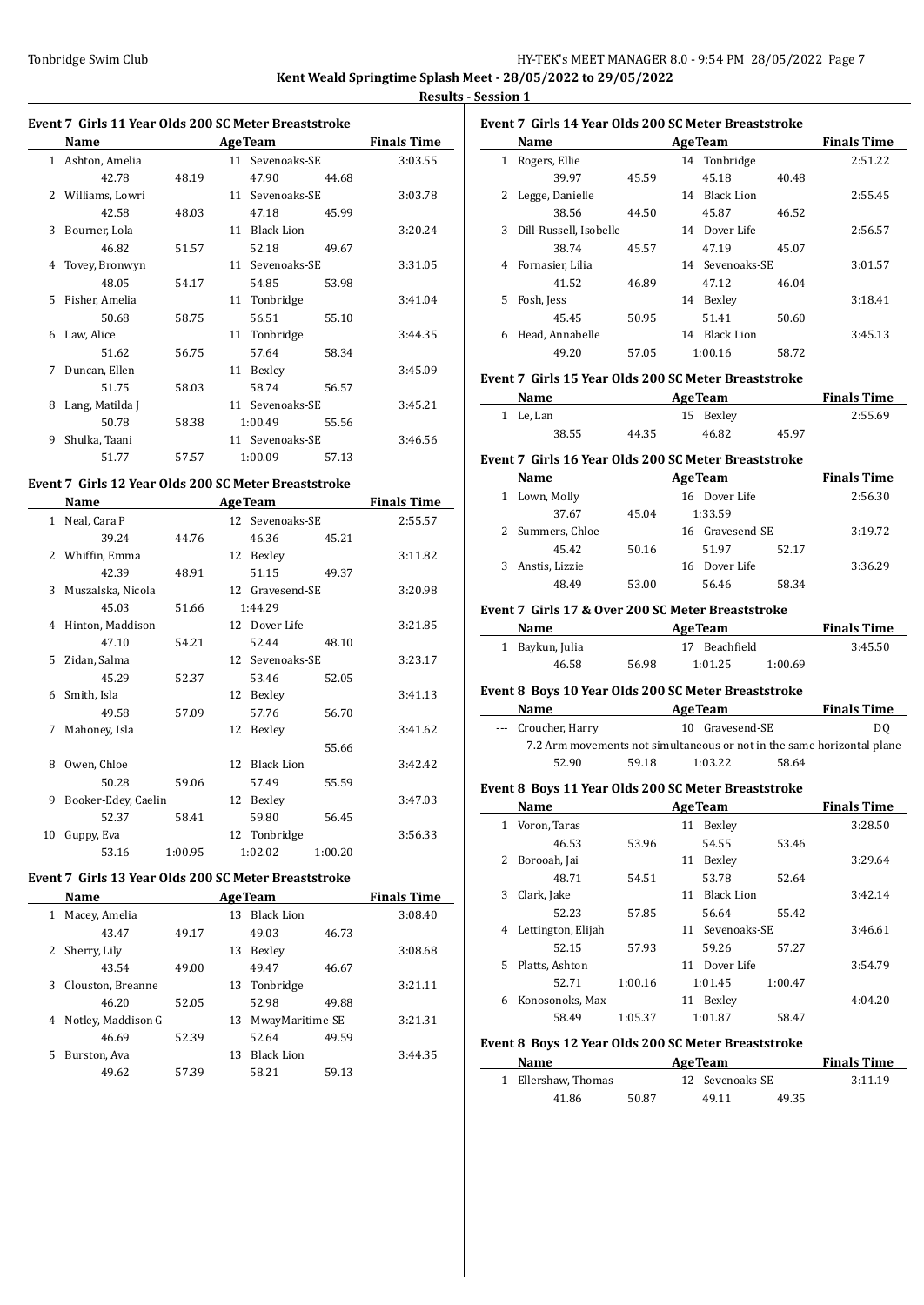## Tonbridge Swim Club **HY-TEK's MEET MANAGER 8.0 - 9:54 PM 28/05/2022** Page 8 **Kent Weald Springtime Splash Meet - 28/05/2022 to 29/05/2022**

|              |                                                               |       |    |                    |                              | <b>Results - Ses</b> |
|--------------|---------------------------------------------------------------|-------|----|--------------------|------------------------------|----------------------|
|              | (Event 8 Boys 12 Year Olds 200 SC Meter Breaststroke)         |       |    |                    |                              |                      |
|              | Name AgeTeam                                                  |       |    |                    |                              | <b>Finals Time</b>   |
|              | 2 Rowe, Mason                                                 |       |    | 12 Bexley          |                              | 3:15.11              |
|              | 42.21                                                         | 51.03 |    | 52.59              | 49.28                        |                      |
|              | 3 Dunstan, Charles                                            |       |    | 12 Tonbridge       |                              | 3:33.36              |
|              | 48.15                                                         | 55.65 |    | 57.97              | 51.59                        |                      |
|              | 4 Dimitrov, Alexander                                         |       |    | 12 Bexley          |                              | 3:34.40              |
|              | 49.19                                                         | 55.74 |    | 56.38              | 53.09                        |                      |
|              | Event 8 Boys 13 Year Olds 200 SC Meter Breaststroke           |       |    |                    |                              |                      |
|              | Name AgeTeam                                                  |       |    |                    |                              | <b>Finals Time</b>   |
|              | 1 Holden, William                                             |       |    | 13 Bexley          |                              | 2:53.34              |
|              | 39.21                                                         | 44.82 |    | 43.97              | 45.34                        |                      |
|              | 2 Southwell, Nathan                                           |       |    | 13 Sevenoaks-SE    |                              | 3:32.34              |
|              | 50.30                                                         | 55.54 |    | 52.34              | 54.16                        |                      |
|              | Event 8 Boys 14 Year Olds 200 SC Meter Breaststroke           |       |    |                    |                              |                      |
|              | Name AgeTeam Finals Time                                      |       |    |                    |                              |                      |
|              | 1 Boyce, Oliver                                               |       |    | 14 Tonbridge       |                              | 2:59.15              |
|              | 39.28                                                         | 45.56 |    | 47.58              | 46.73                        |                      |
|              | 2 Williams, Sonny J                                           |       |    | 14 MwayMaritime-SE |                              | 3:04.82              |
|              | 41.23                                                         | 46.36 |    | 48.28              | 48.95                        |                      |
|              |                                                               |       |    |                    |                              |                      |
|              | Event 8 Boys 15 Year Olds 200 SC Meter Breaststroke           |       |    |                    |                              |                      |
|              | Name                                                          |       |    |                    | <b>Example 2018 Age Team</b> | <b>Finals Time</b>   |
|              | 1 Crombie, Joshua                                             |       |    | 15 Sevenoaks-SE    |                              | 2:42.18              |
|              | 36.26                                                         | 41.74 |    | 42.89              | 41.29                        |                      |
|              | 2 Jemmott, Kadeen                                             |       |    | 15 Bexley          |                              | 2:44.54              |
|              | 33.91                                                         | 40.74 |    | 44.69              | 45.20                        |                      |
|              | 3 Harlow, Jake                                                |       |    | 15 Black Lion      |                              | 3:21.76              |
|              | 43.86                                                         | 52.06 |    | 53.01              | 52.83                        |                      |
|              | Event 9 Girls 9 & Under 50 SC Meter Backstroke                |       |    |                    |                              |                      |
|              | Name                                                          |       |    |                    | <b>AgeTeam</b>               | <b>Finals Time</b>   |
|              | 1 Jeffries, Nancy                                             |       |    | 9 Bexley           |                              | 44.71                |
|              | 2 Soares, Rosie                                               |       |    | 9 MwayMaritime-SE  |                              | 45.76                |
|              | 3 Marriott, Sophia                                            |       |    | 9 Sevenoaks-SE     |                              | 50.07                |
|              | 4 Notley, Dakota A                                            |       |    | 9 MwayMaritime-SE  |                              | 55.30                |
|              | 5 Beckwith, Hayley                                            |       |    | 9 MwayMaritime-SE  |                              | 55.36                |
|              | 6 Heselden, Isabella M                                        |       |    | 9 Sevenoaks-SE     |                              | 55.88                |
| 7.           | Jemmott, Kasumi                                               |       |    | 9 Bexley           |                              | 57.07                |
|              | 8 Blackwell, Freya                                            |       | 9  | Dover Life         |                              | 58.85                |
| ---          | Hillcock, Evie                                                |       | 9  | Bexley             |                              | DQ                   |
|              | 6.2 Left position on the back (other than to initiate a turn) |       |    |                    |                              |                      |
|              |                                                               |       |    |                    |                              |                      |
|              | Event 9  Girls 10 Year Olds 50 SC Meter Backstroke            |       |    |                    |                              |                      |
|              | Name                                                          |       |    | <b>AgeTeam</b>     |                              | <b>Finals Time</b>   |
| $\mathbf{1}$ | Nicholas, Verity                                              |       |    | 10 Dover Life      |                              | 40.05                |
| $\mathbf{2}$ | Moss, Mia                                                     |       |    | 10 Black Lion      |                              | 44.12                |
|              | 3 Thomas, Tyla-Jade                                           |       |    | 10 Gravesend-SE    |                              | 44.58                |
|              | 4 Vermeulen, Inneke                                           |       |    | 10 Tonbridge       |                              | 46.87                |
|              | 5 Balmer, Maia R                                              |       |    | 10 Sevenoaks-SE    |                              | 48.71                |
|              | 6 Barnes, Nancy                                               |       | 10 | <b>Black Lion</b>  |                              | 52.93                |
|              | 7 Williams, Annie                                             |       |    | 10 Bexley          |                              | 54.19                |
|              | Event 9 Girls 11 Year Olds 50 SC Meter Backstroke             |       |    |                    |                              |                      |
|              | Name                                                          |       |    | <b>AgeTeam</b>     |                              | <b>Finals Time</b>   |
| $\mathbf{1}$ | Post, Ellie                                                   |       |    | 11 Black Lion      |                              | 36.46                |
| 2            |                                                               |       | 11 | Tonbridge          |                              | 37.40                |
|              | Hollands, Ella<br>3 Evans, Jessica                            |       |    |                    |                              |                      |
|              |                                                               |       |    | 11 Tonbridge       |                              | 37.49                |

| sion 1: |                          |    |                   |       |
|---------|--------------------------|----|-------------------|-------|
| 4       | Fornasier, Evelyn        | 11 | Sevenoaks-SE      | 38.16 |
| 5       | Miller, Niamh R          | 11 | Sevenoaks-SE      | 38.76 |
| 6       | Ashton, Amelia           | 11 | Sevenoaks-SE      | 39.09 |
| 7       | Bourner, Lola            | 11 | <b>Black Lion</b> | 39.93 |
| 8       | Hildebrandt, Sophia      | 11 | Tonbridge         | 40.65 |
| 9       | Hynes, Penelope          | 11 | Bexley            | 40.67 |
| 10      | Duncan, Ellen            | 11 | Bexley            | 42.70 |
| 11      | Wheeler, Amelia          | 11 | Gravesend-SE      | 42.88 |
| 12      | Fisher, Amelia           | 11 | Tonbridge         | 43.51 |
| 13      | Southwell, Cerys         | 11 | Sevenoaks-SE      | 44.13 |
| 14      | Tovey, Bronwyn           | 11 | Sevenoaks-SE      | 44.75 |
| 15      | Yedupati, Ishitha        | 11 | Tonbridge         | 45.23 |
| 16      | Cook, Ava                | 11 | Dover Life        | 45.41 |
| 17      | Jeffries, Elsie          | 11 | Bexley            | 45.44 |
| 18      | Edmondston-Low, Vivienne | 11 | Tonbridge         | 45.69 |
| 19      | Shulka, Taani            | 11 | Sevenoaks-SE      | 46.36 |
| 20      | Daniel, Isobel M         | 11 | Sevenoaks-SE      | 46.67 |
| 21      | Marriott, Paige          | 11 | <b>Black Lion</b> | 47.56 |
| 22      | Lang, Matilda J          | 11 | Sevenoaks-SE      | 48.37 |
| 23      | Kemp, Molly              | 11 | <b>Black Lion</b> | 50.47 |
| 24      | Xavier, Abhi             | 11 | <b>Black Lion</b> | 50.64 |
| 25      | Winnifrith, Iona         | 11 | Tonbridge         | 50.92 |

## **Event 9 Girls 12 Year Olds 50 SC Meter Backstroke**

|    | Name                    |    | <b>AgeTeam</b>    | <b>Finals Time</b> |
|----|-------------------------|----|-------------------|--------------------|
| 1  | Smith, Amalie           | 12 | Tonbridge         | 33.09              |
| 2  | Neal, Cara P            | 12 | Sevenoaks-SE      | 35.61              |
| 3  | Fosh, Abi               | 12 | Bexley            | 35.71              |
| 4  | Pennington Legh, Isabel | 12 | Sevenoaks-SE      | 36.80              |
| 5  | Marshall, Emily         | 12 | MwayMaritime-SE   | 37.10              |
| 6  | Ward, Sophie            | 12 | Bexley            | 37.88              |
| 7  | Devon-Lowe, Jessica     | 12 | Bexley            | 38.08              |
| 8  | Lynch, Dakota           | 12 | Sevenoaks-SE      | 38.25              |
| 9  | Abbott, Amelia          | 12 | Gravesend-SE      | 38.63              |
| 10 | Bailey, Hannah          | 12 | Gravesend-SE      | 38.89              |
| 11 | Mugi, Sara W            | 12 | Sevenoaks-SE      | 39.62              |
| 12 | Whiffin, Emma           | 12 | Bexley            | 41.82              |
| 13 | Pople, Isabelle J       | 12 | Sevenoaks-SE      | 42.20              |
| 14 | Booker-Edey, Caelin     | 12 | Bexley            | 42.98              |
| 15 | Hinton, Maddison        | 12 | Dover Life        | 43.08              |
| 16 | Guppy, Eva              | 12 | Tonbridge         | 43.80              |
| 17 | Li, Elizabeth           | 12 | Bexley            | 45.87              |
| 18 | Marshall-Wilson, Aurora | 12 | <b>Black Lion</b> | 45.99              |

#### **Event 9 Girls 13 Year Olds 50 SC Meter Backstroke**

|    | Name                  |    | <b>AgeTeam</b>    | <b>Finals Time</b> |
|----|-----------------------|----|-------------------|--------------------|
| 1  | Holland, Summer       |    | 13 Sevenoaks-SE   | 33.30              |
| 2  | Naylor, Chloe         |    | 13 Beachfield     | 34.06              |
| 3  | Wynne Thomas, Eliza   |    | 13 Tonbridge      | 35.95              |
| 4  | Borooah, Rea          | 13 | Bexley            | 35.99              |
| 5  | Bloodworth, Charlotte |    | 13 Sevenoaks-SE   | 37.11              |
| 6  | Feachem, Gabriella    |    | 13 Tonbridge      | 37.13              |
| 7  | Carr, Sophie A        |    | 13 Sevenoaks-SE   | 37.41              |
| 8  | Clouston, Breanne     |    | 13 Tonbridge      | 37.51              |
| 9  | Waller, Ruby          |    | 13 Sevenoaks-SE   | 38.19              |
| 10 | Burton, Grace         |    | 13 Sevenoaks-SE   | 38.97              |
| 11 | Macey, Amelia         | 13 | Black Lion        | 39.07              |
| 12 | Burston, Ava          | 13 | <b>Black Lion</b> | 39.77              |